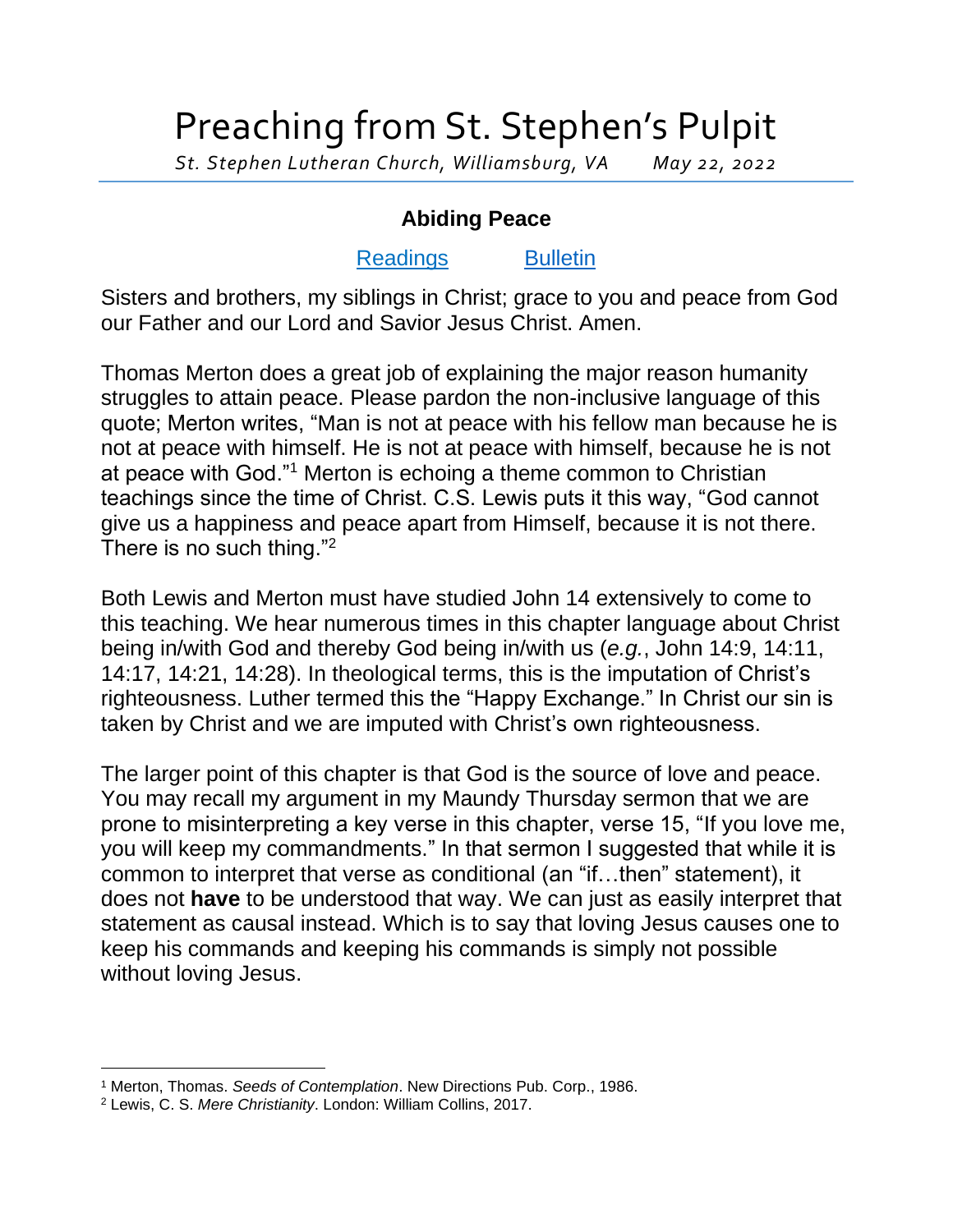Or, to reiterate Merton's and Lewis' point, without God humanity is simply not capable of knowing either love or peace. Without the source of love we cannot truly know love. Without the source of peace we cannot truly know peace. This is complicated though, by the fact that in order to know God we need to also know ourselves. Christ tells us here in this chapter that he will dwell with us…in us. So any exploration of Christ has to involve an exploration of ourselves.

This likely sounds familiar, and it should! This is mirror-work once again. I cannot stress enough that for Christians, in order to truly grow in faith and to mature spiritually we have to do the work of knowing who we are and who God made us to be. How on earth can we expect to know love if we do not know God's love for us? How can we know love at all without knowing who we are to be loved? How can we know peace if we do not know the source of peace? And how can we expect to pursue peace if we do not have peace within ourselves? It is impossible.

One of my favorite modern theologians is a Finnish professor of Lutheran theology by the name of Tuomo Mannermaa. It's not an easy read, but I highly recommend his book, "Christ Present in Faith." In that work he argues that Justification and Sanctification, that is being saved by God (or justified) and being made holy (or being sanctified), are two sides of the same coin. I quote from the aforementioned book:

When a human being believes in Christ, Christ is present, in the very fullness of his divine and human nature, in that faith itself. Luther understands the presence of Christ in such a concrete way that, according to his view, Christ and the Christian become "one person." In this "happy exchange," the human being becomes a partaker of God's attributes. The attributes that Luther mentions most often are "life," "righteousness," "wisdom," "salvation" ("blessedness"), "power," "joy," "courage," "new understanding," and "love."<sup>3</sup>

Now, I will diverge a bit with Luther and Mannermaa on this because I think we can go even deeper than Christ simply being present in faith. As I understand the concept of *imagio dei*, that is the doctrine that humanity is made in the very image of God, I believe there is an argument to be made that God's attributes are present in every expression of life, and in humanity

<sup>3</sup> Mannermaa, Tuomo, and Kirsi Irmeli Stjerna. *Christ Present in Faith: Luther's View of Justification*. Minneapolis, MN: Fortress Press, 2010.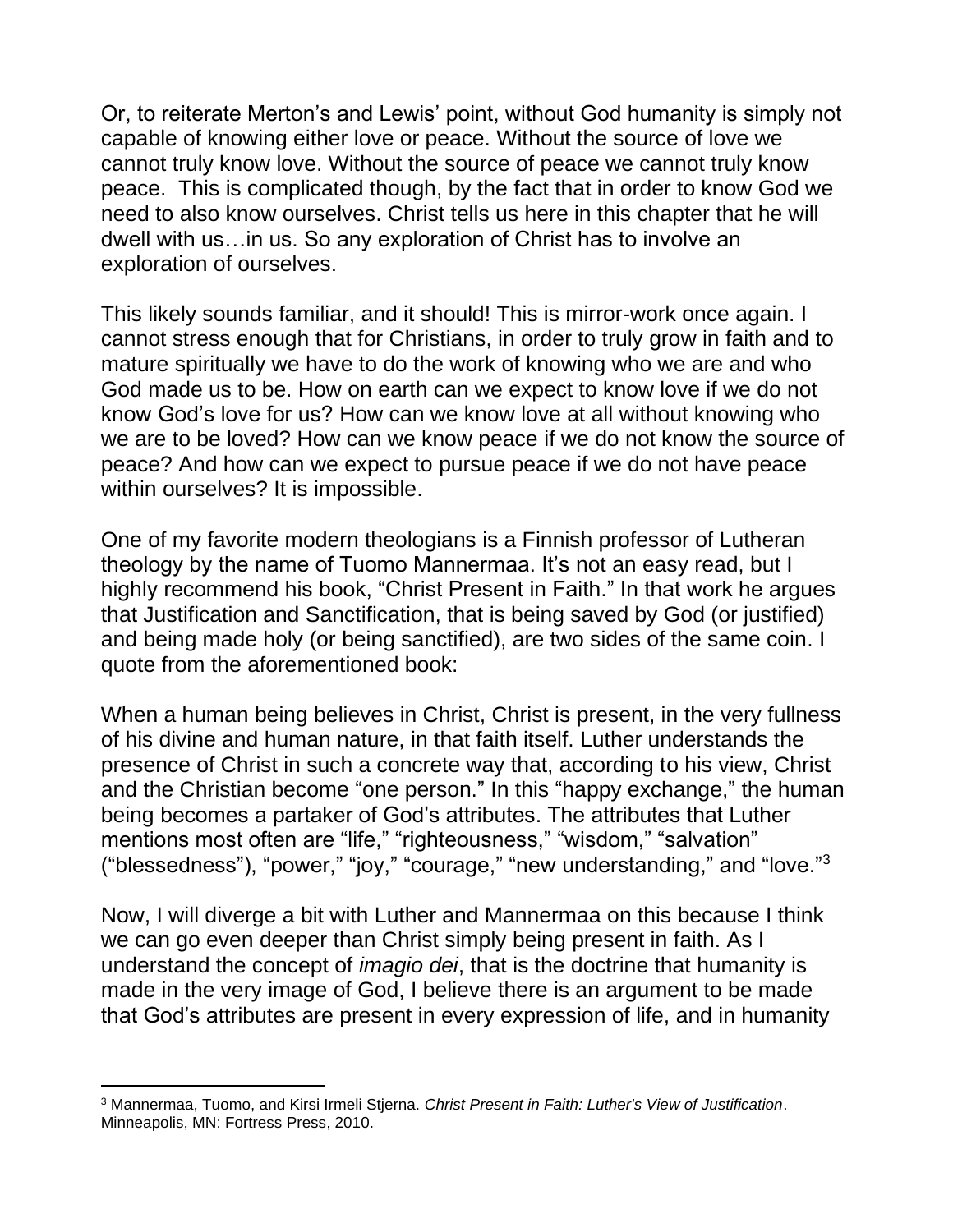in particular, as bearing God's image. All life then bears within it the source of life…a spark of the divine if you will.

This logic suggests that any experience of love or peace (and I would add mercy, compassion, grace, eternity, justice, holiness, and more) is an experience of the divine. Almost as though we know these things only because of that presence of the divine within ourselves, proven by *imagio dei*. This also leads us to Luther's understanding of salvation articulated in his explanation to the Third Article of the creed: "I believe that by my own understanding or strength I cannot believe in Jesus Christ my Lord or come to him, but instead the Holy Spirit has called me through the gospel..."<sup>4</sup>

This has got to be one of the more academic and (perhaps) dry sermons I've given in a while. So let me bring it to practicality and applicability. All of this theology-speak is merely a way of saying that if we want to pursue peace, love, justice, and all of those other wonderful attributes of God; we must, at some point, experience them within ourselves and explore that experience of them and what it might mean for who we are and who we have been created to be.

To know God we must explore scripture, have examples of faith and righteousness to look to, and experience God at work in our lives. And along with all of that, we also have to look in the mirror! We have to explore the things inside of us that get in the way of experiencing the divine. The things that rear up and demand that we act selfishly and center our lives on our own wants and desires. The things that lead to selfishness, chaos, and harm. And then we can see deeper.

We can see that part of ourselves that can know quiet…serenity… calmness…peace. The deeper inner core that can hold the tension of being both saint and sinner. Acknowledging how we are broken in order that we can move beyond it to forgiveness…to peace. A different sort of peace, the peace of the divine abiding with us and in us. The loving, gracious, and accepting gaze of God which holds us ever in view.

Deep experiences of love and peace are deep experiences of God. Going deep into the muck and mire of our selfish selves…our sinners, is the only way to offer that brokenness to God for redeeming. And in God's gaze it is

<sup>4</sup> Luther, M., & Wengert, T. J. (2016). *Luther's Small Catechism: 500 Years of reformation*. Augsburg Fortress.